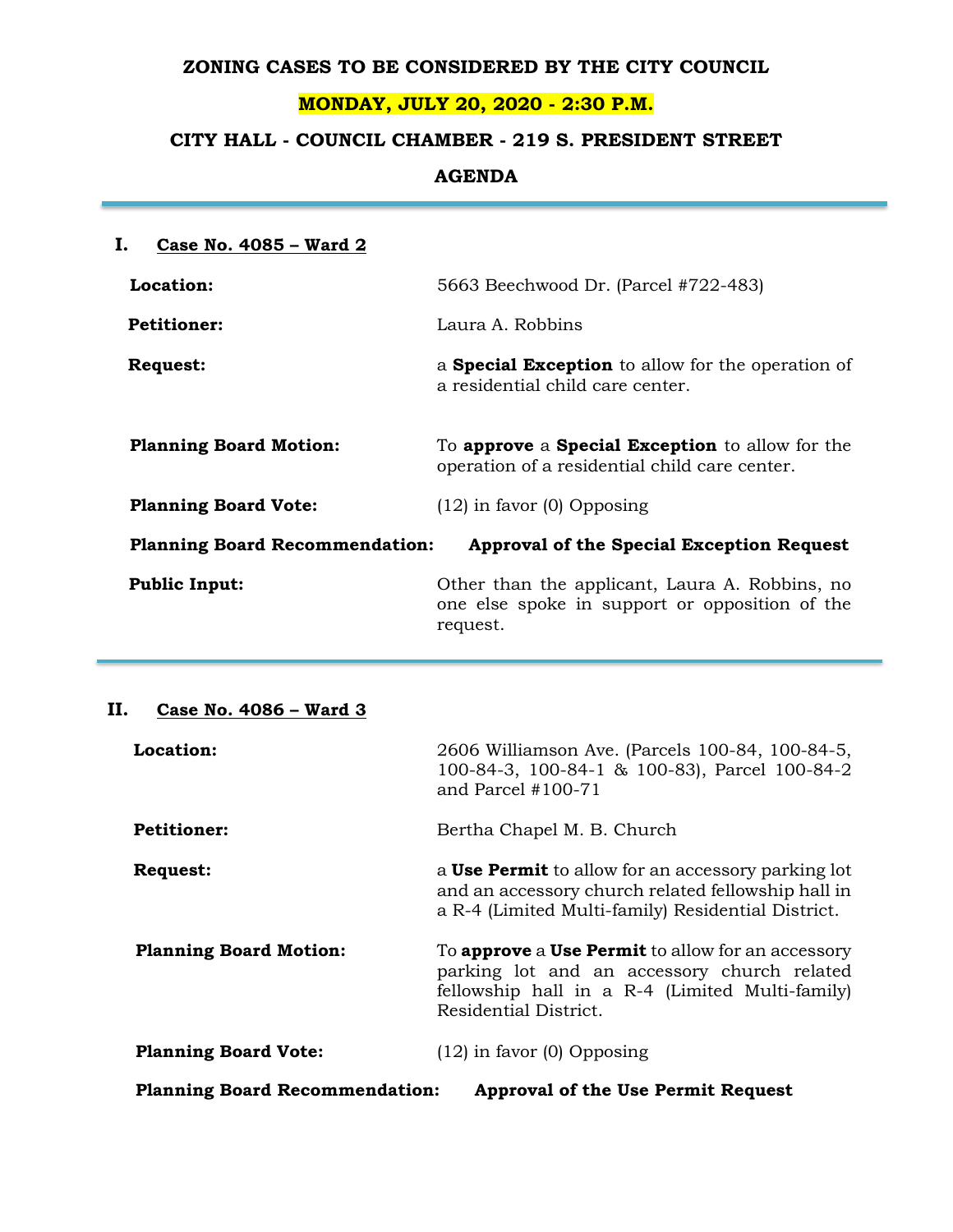| <b>Public Input:</b>                                                                          | Other than the representative for the applicant,<br>Pastor Andi McQuartey, no one else spoke in<br>support or opposition of the request.                                                                                                      |  |
|-----------------------------------------------------------------------------------------------|-----------------------------------------------------------------------------------------------------------------------------------------------------------------------------------------------------------------------------------------------|--|
| III.<br>Case No. 4087 – Ward 2                                                                |                                                                                                                                                                                                                                               |  |
| Location:                                                                                     | 241 Briarwood Dr. (Parcel #723-22)                                                                                                                                                                                                            |  |
| <b>Petitioner:</b>                                                                            | Jamika Dixon                                                                                                                                                                                                                                  |  |
| <b>Request:</b>                                                                               | a <b>Rezoning</b> from C-1 (Restricted) Commercial<br>District to C-2 (Limited) Commercial District allow<br>for a commercial childcare center.                                                                                               |  |
| <b>Planning Board Motion:</b>                                                                 | To <b>approve</b> a <b>Rezoning</b> from $C-1$ (Restricted)<br>Commercial District to C-1A (Restricted)<br>Commercial District with a <b>Conditional Use</b><br><b>Permit</b> to allow for the operation of a commercial<br>childcare center. |  |
| <b>Planning Board Vote:</b>                                                                   | $(12)$ in favor $(0)$ Opposing                                                                                                                                                                                                                |  |
| Planning Board Recommendation: Approval of a Rezoning with a Conditional<br><b>Use Permit</b> |                                                                                                                                                                                                                                               |  |

| <b>Public Input:</b> | Other than the applicant, Jamika Dixon, no one      |
|----------------------|-----------------------------------------------------|
|                      | else spoke in opposition or support of the request. |

# **IV. Case No. 4088 – Ward 3**

| Location:                                                                                             | 4872 North State St. (Parcel #432-7)                                                                                                                                                                      |  |
|-------------------------------------------------------------------------------------------------------|-----------------------------------------------------------------------------------------------------------------------------------------------------------------------------------------------------------|--|
| <b>Petitioner:</b>                                                                                    | Rhemalyn Lewis                                                                                                                                                                                            |  |
| <b>Request:</b>                                                                                       | a <b>Rezoning</b> from R-1A (Single-Family) Residential<br>District to C-2 (Limited) Commercial District allow<br>for a commercial childcare center.                                                      |  |
| <b>Planning Board Motion:</b>                                                                         | To <b>approve a Rezoning</b> from $R-1A$ (Single-Family)<br>Residential District to C-1A (Restricted)<br>Commercial District with a Conditional Use<br>Permit to allow for a commercial childcare center. |  |
| <b>Planning Board Vote:</b>                                                                           | $(10)$ in favor $(0)$ Opposing                                                                                                                                                                            |  |
| Planning Board Recommendation: Approval of a Rezoning with a Conditional<br><b>Use Permit Request</b> |                                                                                                                                                                                                           |  |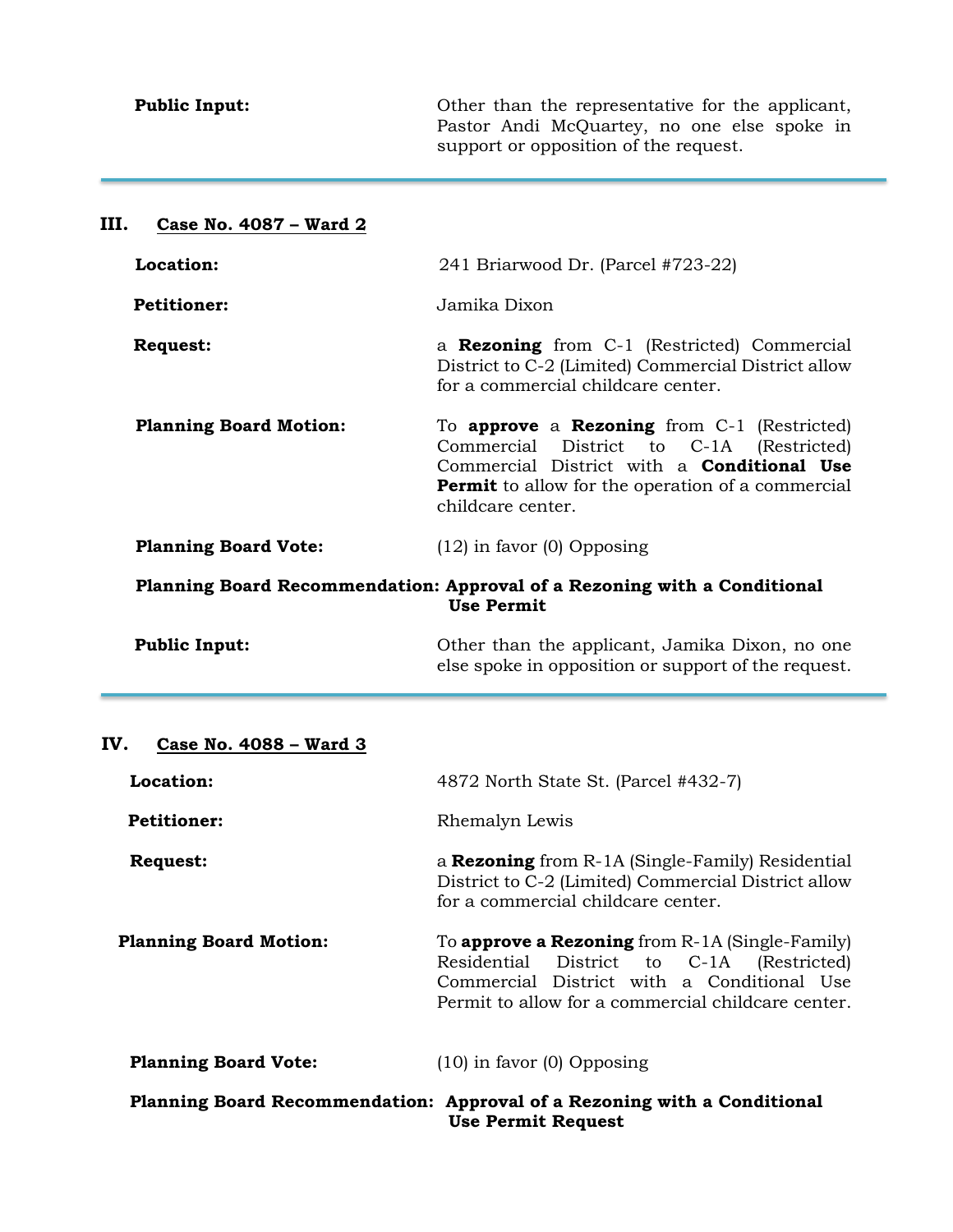**Public Input: Rhemalyn Lewis, the applicant, spoke in support** of the request. Samika Wells spoke in opposition of the request.

# **V. Case No. 4089 – Ward 5**

| Location:                     | 3603 Robinson Rd. (Parcel 644-10)                                                                                                                                                                                                                                                             |  |
|-------------------------------|-----------------------------------------------------------------------------------------------------------------------------------------------------------------------------------------------------------------------------------------------------------------------------------------------|--|
| <b>Petitioner:</b>            | Dwan Wakefield                                                                                                                                                                                                                                                                                |  |
| <b>Request:</b>               | a Use Permit to allow for the operation of a used<br>car lot in a C-3 (General) Commercial District.                                                                                                                                                                                          |  |
| <b>Planning Board Motion:</b> | To <b>deny</b> a Use Permit to allow for the operation<br>of a used car lot in a C-3 (General) Commercial<br>District.                                                                                                                                                                        |  |
| <b>Planning Board Vote:</b>   | $(9)$ in favor $(0)$ Opposing                                                                                                                                                                                                                                                                 |  |
|                               | Planning Board Recommendation: Denial of the Use Permit Request                                                                                                                                                                                                                               |  |
| <b>Public Input:</b>          | representative for the applicant, Artie<br>The<br>Armstrong & the applicant, Dwan Wakefield<br>spoke in support of the request. Theresa King,<br>representatives for the West Central Jackson<br>Improvement Association, and Grace Butler-<br>Washington spoke in opposition of the request. |  |
|                               |                                                                                                                                                                                                                                                                                               |  |

### **VI. Case No. 4090 – Ward 7**

| Location:                     | 430 Stokes Robertson Rd. (Parcel #862-90)                                                                                                                                                                                     |  |  |
|-------------------------------|-------------------------------------------------------------------------------------------------------------------------------------------------------------------------------------------------------------------------------|--|--|
| <b>Petitioner:</b>            | Chris Clark                                                                                                                                                                                                                   |  |  |
| <b>Request:</b>               | a <b>Rezoning</b> from C-3 (General) Commercial<br>District to I-2 (Heavy) Industrial District to allow<br>for a towing and recovery business.                                                                                |  |  |
| <b>Planning Board Motion:</b> | To approve a Conditional Use Permit to allow for a<br>towing and recovery business.                                                                                                                                           |  |  |
| <b>Planning Board Vote:</b>   | $(10)$ in favor $(0)$ Opposing                                                                                                                                                                                                |  |  |
|                               | Planning Board Recommendation: Approval of a Conditional Use Permit for a<br>towing and recovery business                                                                                                                     |  |  |
| <b>Public Input:</b>          | The applicant, Chris Clark spoke in support of the<br>request. Claude McCants, representative for<br>ASJAN, and John Sledge spoke in opposition of<br>the request but they offered support for the<br>Conditional Use Permit. |  |  |